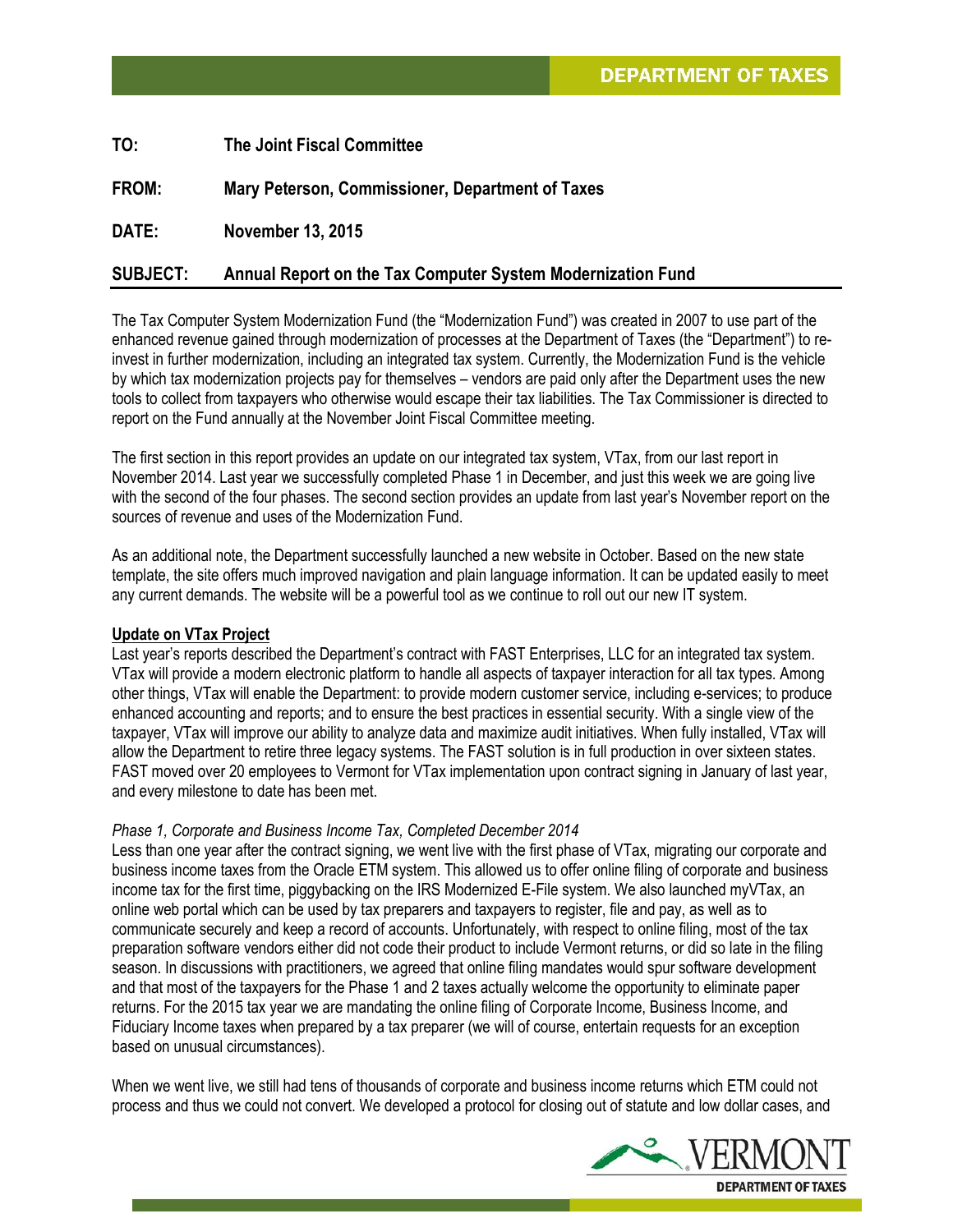then staff had to manually review the remainder. Our taxpayer services division met the very difficult goal of clearing this entire backlog, built up over the four years of ETM, before go live of the second phase (which was key, since this phase involves new billing business processes described below).

*Phase 2, Meals & Rooms, Sales & Use, Withholding and 6 Other Tax Types, Go Live November 12, 2015* Phase 2 is a considerably larger launch, involving conversion of a total of nine taxes from our Advantage Revenue and manual processing systems into VTax. These include Meals & Rooms, Sales & Use, Payroll Withholding, Fuel Gross Receipts, Premium Insurance, Captive Insurance, Fiduciary, Bank Franchise and Health Care Claims Taxes. The schedule for Phase 2 followed that of Phase 1 – design, development, systems testing, end to end testing, training, conversion and go live. As in Phase 1, all milestones were met on time.

As of Friday, November 6, the Department has temporarily shut down all of its processing systems and we appear to be on course for "go live" on Thursday, November 12. This launch is more daunting than Phase 1 not only in size, but also because many of these taxes are already paid online through our legacy VTBizFile portal that was built and maintained by VIC. We have been warning users that VTBizFile will no longer be available, and advising them to copy their old returns. As of Thursday, VTBizFile will have limited read-only function, and users will get a prompt with a secure code that will take them to register in myVTax. Non VTBizFile users will receive the registration instructions in the mail. We have been focusing our outreach particularly on monthly filers for these tax types, who will need to file and pay for October by November 25. We have done extensive testing with our staff, as well as usability testing with some taxpayers and tax professionals, so we are optimistic that the myVTax transition will be as smooth as possible. We have set up a separate phone line for questions that center around myVTax and are prepared to answer many telephone inquiries in the first couple weeks.

VTax has also allowed us to revamp our business processes with respect to assessment and appeal, which has also been a major undertaking. Prior to any assessment of past tax due, we will issue a "Notice of Intent to Assess" (NOIA) and give the taxpayer the opportunity to exchange information with us informally. We believe that this informal period will be less intimidating for the taxpayer, and should lead to early resolutions which will eliminate many appeals. If the case does go on to assessment and appeal, we have outlined firm timelines to move a case along from the line staff to the supervisor, director and ultimately to our hearings docket. The procedures include defined opportunities for informal resolution, but if all fail, the timeline results in the case being heard in eighteen months. Speedy resolutions address one of the most frequent complaints about our current processes.

#### *Chainbridge Microsimulation Model*

FAST also has completed installation and training of a microsimulation model developed by Chainbridge for sales and use and income tax. The Chainbridge model provides a robust analytical tool allowing JFO to query proposed tax changes and quickly receive reports aggregating data. The income tax model, originally based on 2011 tax year data, has been updated to 2013 tax year data.

#### *Next Two Phases*

Phase 3 will commence in January, and involve the conversion of individual income tax. Go live again will be in November, and by January 2017 the bulk of our processing will be in VTax and most taxpayers will have access to myVTax. At that point, the Department will be able to turn off its Advantage Revenue legacy system. Various miscellaneous taxes and the remaining billing and collection functions will be converted in Phase 4, to be completed in November 2017. At that point, we will realize the goal of a truly integrated tax system, and no longer use ETM or the Mainframe. We will then enter a seven year maintenance phase, with fixed costs based on the level of service we choose from FAST.

#### *Note on Staffing*

The Department has devoted one business user, Craig Bolio, and one IT developer, Kelly Reagan, to serve as full time Project Leads. The Department has also dedicated at least one, and in some cases two, "implementation coordinators" from each of our business divisions to serve as subject matter experts full time on the project. After the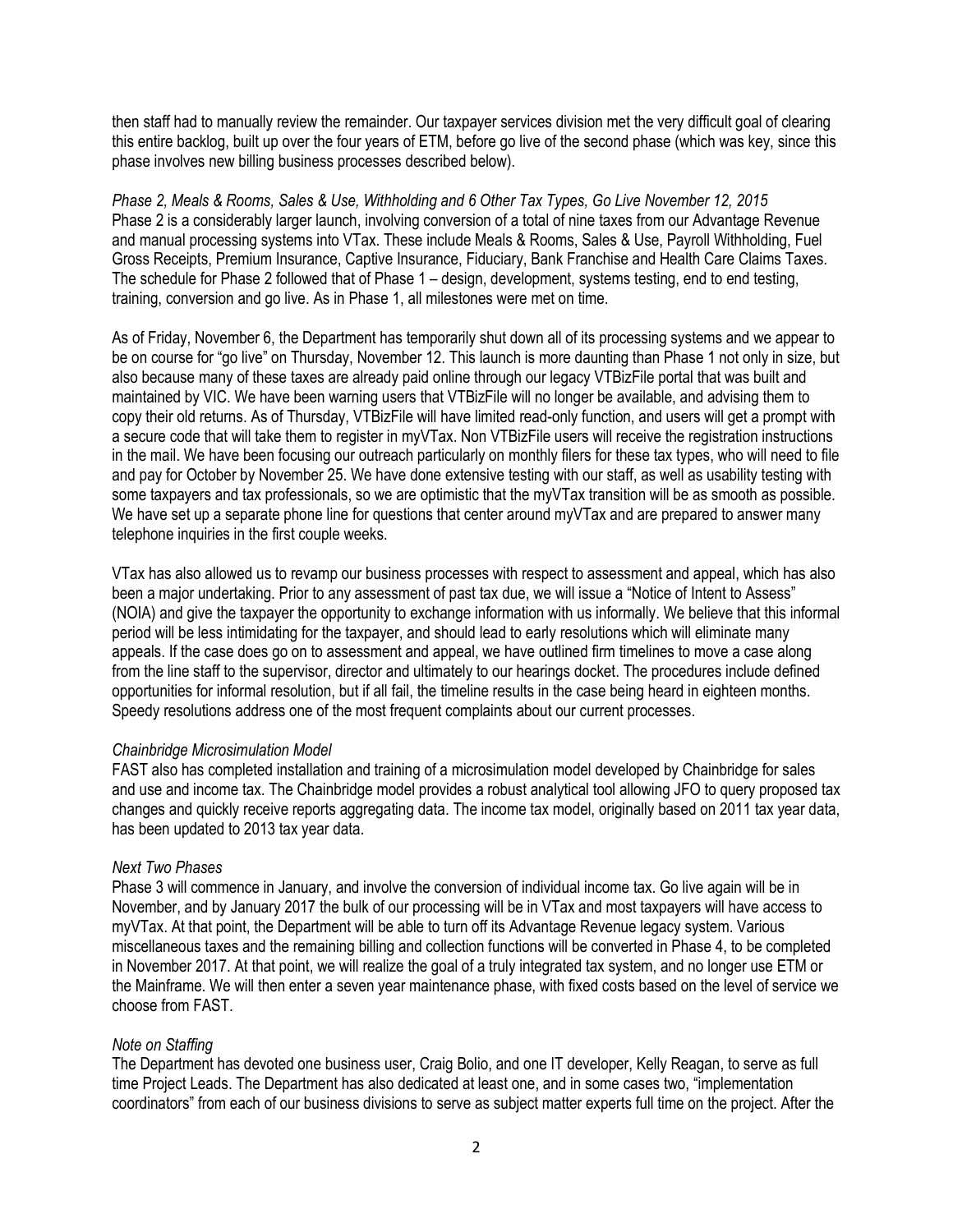design and development stage, the code is put through rigorous system testing, with comprehensive sets of scenarios each tested by two to three business users. During the system testing, mostly in the summer months, we had up to one third of our staff devoted to the project. A number of business users were still involved in the fall during three rounds of end to end testing. As noted above, staff this year has also been involved in cleaning up old corporate and business income files, as well as in revamping our procedures around assessment and appeal. All of this while the Department lost several positions in the RIF and retirement incentive. We have had to tamp down service expectations, for example, by closing our general telephone call center one day a week. But the fact that the Department was able to bring this second phase in on time is a testament to the tireless dedication of our team.

#### **Update on the Modernization Fund**

The Modernization Fund was first established in 2007, and the sources of funds and use of funds were amended three times throughout 2014, as outlined in our previous reports. In Act 58 of 2015 there was an additional appropriation of \$15.5M to carry through FY 2024. The basic structure has remained where enhanced revenue from projects have been split 80/20 between the Modernization Fund and the General Fund. Prior to the VTax project, two modernization projects contributed to the Fund, a small data warehouse designed by the Department and a comprehensive data warehouse designed and installed by an experienced tax vendor, Revenue Solutions Inc. ("RSI"). RSI is paid from the Modernization Fund pursuant to its contract that runs through 2016. The main investment objective for the Modernization Fund is VTax, which itself will generate additional revenue necessary to pay FAST under its contract that runs through 2024.

An independent review of the FAST bid, utilizing a cost-benefit analysis with very conservative assumptions, concluded that over the 10 year life of the VTax project, Vermont will realize \$36M in increased revenue over and above vendor payment. After FY 2024, the General Fund will reap the entire benefit of the Department's vastly improved capabilities to collect tax that is owed.

Attached is a table summarizing the revenue sources and expenditures to date. The Department has made payments to RSI, FAST and Chainbridge pursuant to the respective contracts. The Department has paid consultants who have worked on the procurement and evaluation of the project. The Department has paid DII expenses related to the Project out of the Modernization Fund. The Department has also paid one IT employee out of the Fund, though this position will be transitioned to our operating budget.

#### **Conclusion**

The Department has successfully developed a model whereby modernization of its processes has brought in additional revenues for the state without raising taxes. 80% of those revenues are leveraged further on modernization efforts that continue to close the Tax Gap (the difference between the taxes owed and taxes actually paid).

This initiative will be completed with the installation of VTax, a modern integrated tax system. From 2011 to2024, the Department will have thoroughly modernized its compliance processes and tax administration. The Department will have efficient, integrated operations that, among other things, will maximize employee productivity, provide data security, ensure accurate accounting, and furnish robust reports of revenue. Both the Administration and the Legislature will have better tools to analyze the impacts and results of future revenue proposals. Vermonters will be able to more easily pay the taxes they owe with standardized 24-hour online access to their accounts.

In the meantime, over the entire course of the Department's modernization, the General Fund will be receiving "found money." This money comes without any tax increase – it includes amounts that would have escaped collection but for the Department's improved ability to ensure that what is owed is actually paid. After 2024, the Department will fully operationalize its costs with respect to VTax, and at that point, all of the additional revenue from the modernization will accrue directly to the General Fund.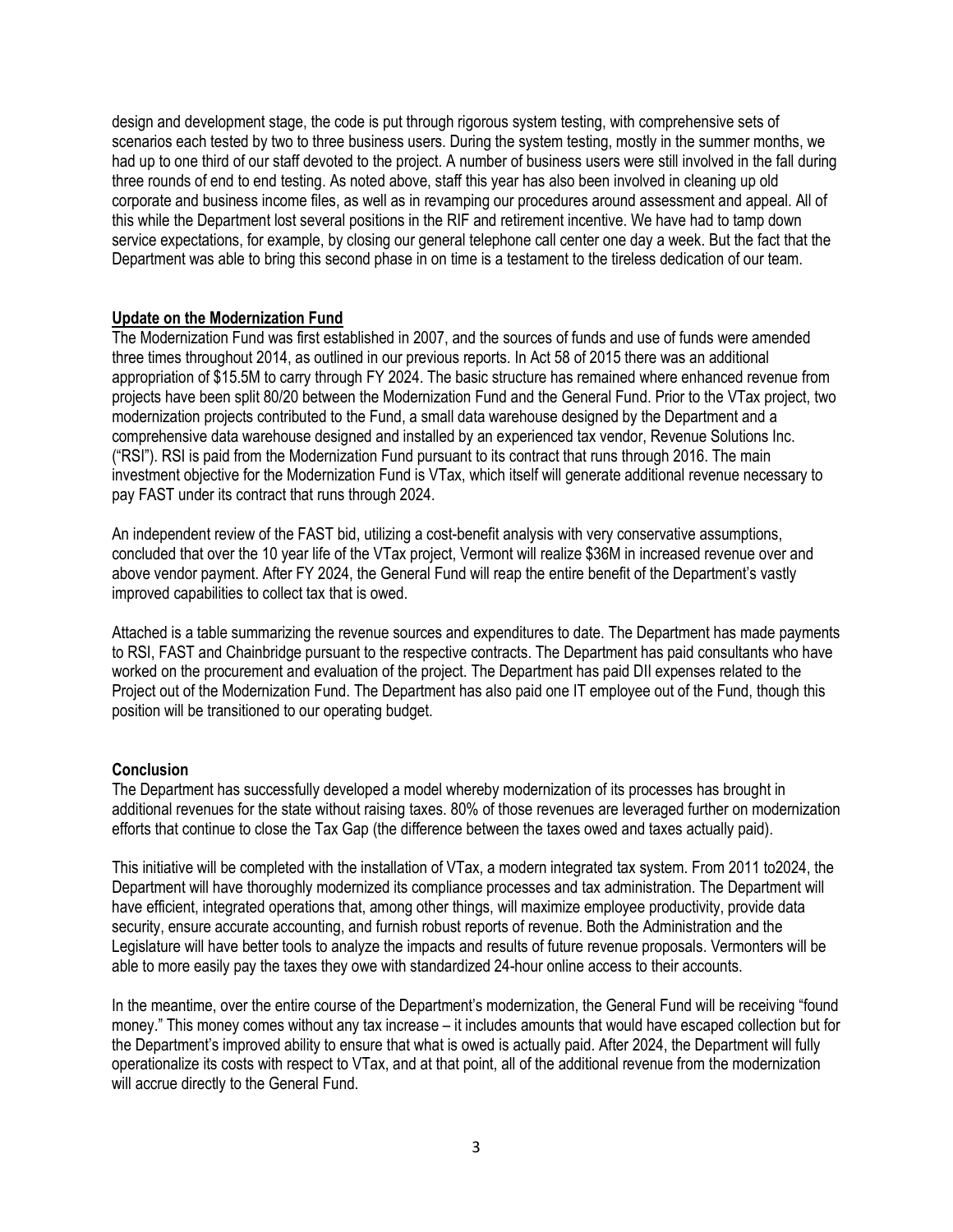# **TAX COMPUTER SYSTEM MODERNIZATION FUND (MF)[1](#page-3-0)**

Statutory References: Act 65 of 2007 Section 282, Act 63 of 2011 Section C.103, Act 1 of 2013 Section 65 and 66, Act 95 of 2014 Section 62 Sources of Funds: Enhanced revenue from DOL project (2007-2012), RSI data warehouse

(2011-2016), FAST integrated tax system (2014-2024)

Use of Funds: Technology investments to allow for modernized compliance and an Integrated Tax System

## **I. DOL Project: 2007-January 29, 2012**

|                         | <b>Total</b> |
|-------------------------|--------------|
| <b>Enhanced Revenue</b> | \$13,308,724 |
| Distribution:           |              |
| CGI/Oracle <sup>2</sup> | \$7,800,000  |
| GF                      | \$2,746,552  |
| <b>MF</b>               | \$2,762,172  |
|                         |              |

| II. RSI Project: 2011-2016 (Live: February 2012) |                 |                |  |  |  |  |
|--------------------------------------------------|-----------------|----------------|--|--|--|--|
|                                                  | <b>Estimate</b> | <b>To Date</b> |  |  |  |  |
| (Cumulative through 2016)                        |                 |                |  |  |  |  |
| Enhanced revenue                                 | \$16,100,000    | \$20,236,455   |  |  |  |  |
| Distribution:                                    |                 |                |  |  |  |  |
| RSI contract payments                            | \$4,900,000     | \$5,046,865    |  |  |  |  |
| GF                                               | \$2,200,000     | \$2,435,404    |  |  |  |  |
| <b>MF</b>                                        | \$8,900,000     | \$12,754,186   |  |  |  |  |

## **III.FAST Project: 2015-2016 (phases I & II)**

|                                | <b>Estimate</b><br>(Cumulative through) | <b>To Date</b> |
|--------------------------------|-----------------------------------------|----------------|
|                                | 2016)                                   |                |
| Enhanced revenue               | \$750,000                               | \$1,554,066    |
| Distribution:                  |                                         |                |
| <b>FAST</b> benefit payments   | \$600,000                               | \$1,243,252    |
| GF                             | \$150,000                               | \$310,813      |
| FAST non-benefit payments (MF) | \$<br>$\theta$                          | \$11,290,0000  |
| Discount Achieved              | \$<br>$\boldsymbol{0}$                  | \$1,320,000    |

l

<span id="page-3-1"></span><span id="page-3-0"></span> $1$  To date is as of FY16 Q1.<br> $2$  \$7,8000,000 appropriation in 2007, payments 2008-2011.